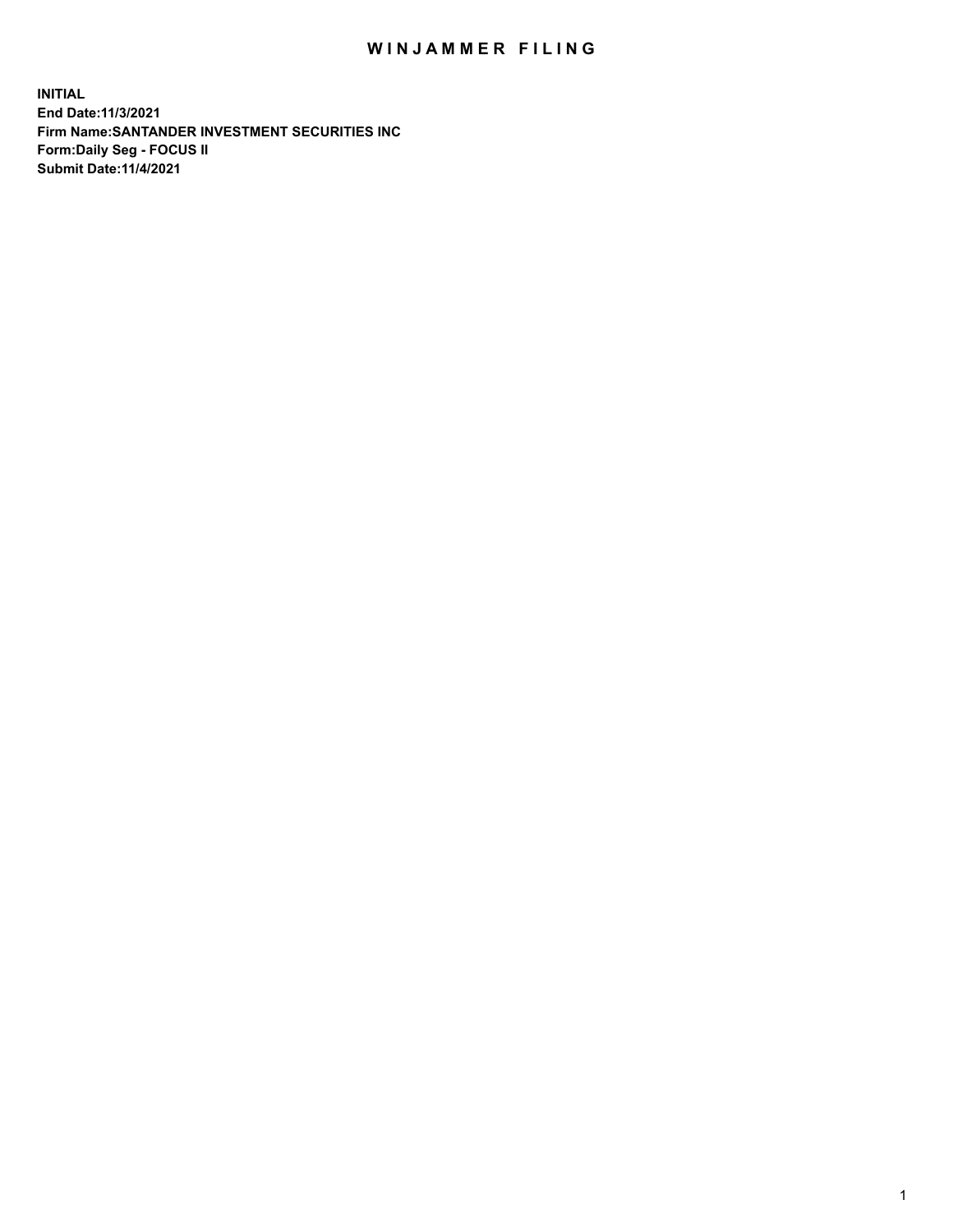**INITIAL End Date:11/3/2021 Firm Name:SANTANDER INVESTMENT SECURITIES INC Form:Daily Seg - FOCUS II Submit Date:11/4/2021 Daily Segregation - Cover Page**

| Name of Company<br><b>Contact Name</b>                                                                                                                                                                                                                                                                                        | <b>SANTANDER INVESTMENT</b><br><b>SECURITIES INC</b><br><b>Richard Ro</b> |  |
|-------------------------------------------------------------------------------------------------------------------------------------------------------------------------------------------------------------------------------------------------------------------------------------------------------------------------------|---------------------------------------------------------------------------|--|
| <b>Contact Phone Number</b>                                                                                                                                                                                                                                                                                                   | (212) 350-3662                                                            |  |
| <b>Contact Email Address</b>                                                                                                                                                                                                                                                                                                  | richard.ro@santander.us                                                   |  |
| FCM's Customer Segregated Funds Residual Interest Target (choose one):<br>a. Minimum dollar amount: ; or<br>b. Minimum percentage of customer segregated funds required:% ; or<br>c. Dollar amount range between: and; or<br>d. Percentage range of customer segregated funds required between:% and%.                        | 70,000,000<br><u>0</u><br>0 <sub>0</sub><br>0 <sub>0</sub>                |  |
| FCM's Customer Secured Amount Funds Residual Interest Target (choose one):<br>a. Minimum dollar amount: ; or<br>b. Minimum percentage of customer secured funds required:% ; or<br>c. Dollar amount range between: and; or<br>d. Percentage range of customer secured funds required between:% and%.                          | $\frac{\frac{0}{0}}{\frac{0}{0}}$<br>0 <sub>0</sub>                       |  |
| FCM's Cleared Swaps Customer Collateral Residual Interest Target (choose one):<br>a. Minimum dollar amount: : or<br>b. Minimum percentage of cleared swaps customer collateral required:%; or<br>c. Dollar amount range between: and; or<br>d. Percentage range of cleared swaps customer collateral required between:% and%. | $\frac{0}{0}$<br>0 <sub>0</sub><br>0 <sub>0</sub>                         |  |

Attach supporting documents CH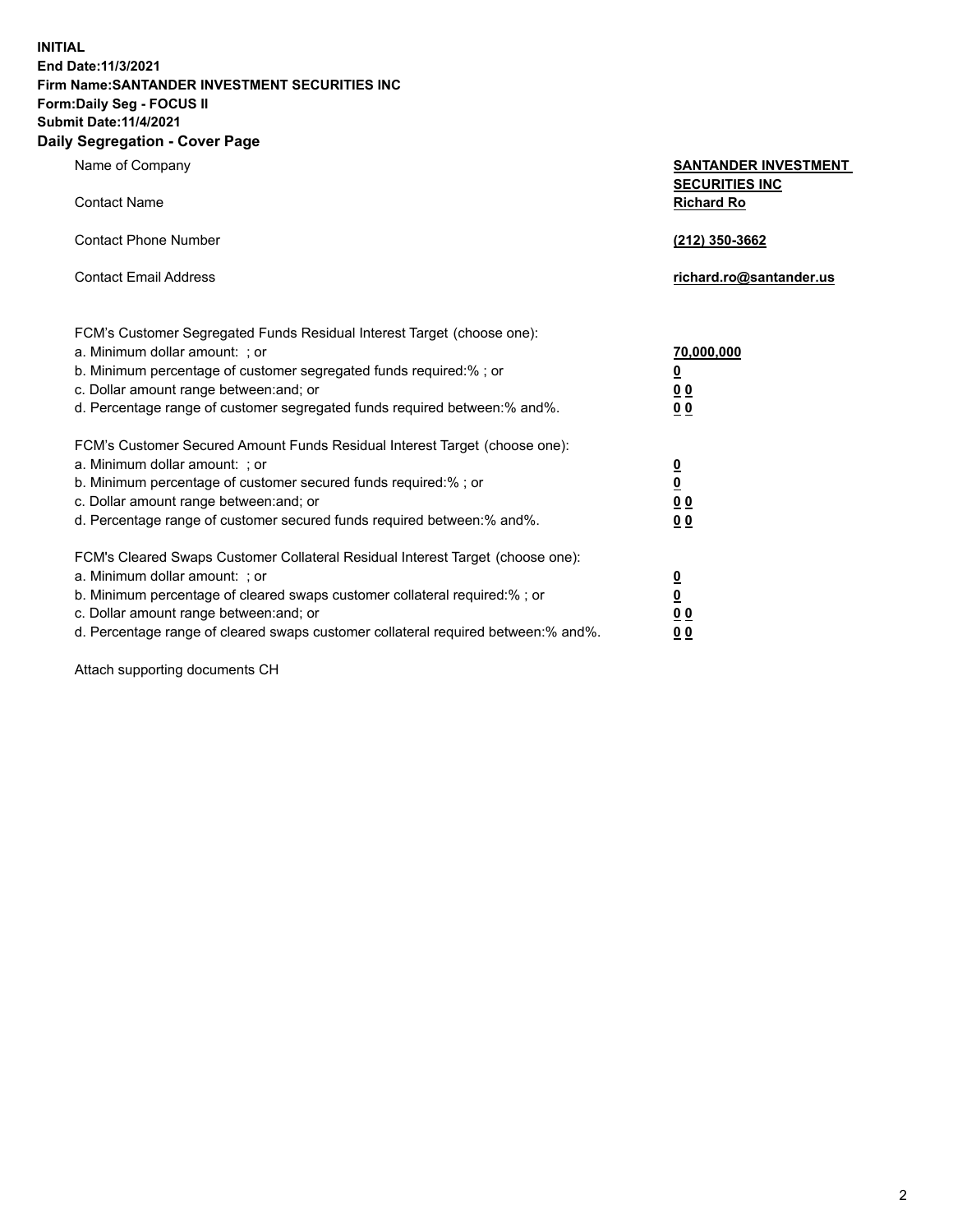## **INITIAL End Date:11/3/2021 Firm Name:SANTANDER INVESTMENT SECURITIES INC Form:Daily Seg - FOCUS II Submit Date:11/4/2021 Daily Segregation - Secured Amounts**

|     | Foreign Futures and Foreign Options Secured Amounts                                         |                   |
|-----|---------------------------------------------------------------------------------------------|-------------------|
|     | Amount required to be set aside pursuant to law, rule or regulation of a foreign            | $0$ [7305]        |
|     | government or a rule of a self-regulatory organization authorized thereunder                |                   |
| 1.  | Net ledger balance - Foreign Futures and Foreign Option Trading - All Customers             |                   |
|     | A. Cash                                                                                     | $0$ [7315]        |
|     | B. Securities (at market)                                                                   | $0$ [7317]        |
| 2.  | Net unrealized profit (loss) in open futures contracts traded on a foreign board of trade   | $0$ [7325]        |
| 3.  | Exchange traded options                                                                     |                   |
|     | a. Market value of open option contracts purchased on a foreign board of trade              | $0$ [7335]        |
|     | b. Market value of open contracts granted (sold) on a foreign board of trade                | $0$ [7337]        |
| 4.  | Net equity (deficit) (add lines 1. 2. and 3.)                                               | $0$ [7345]        |
| 5.  | Account liquidating to a deficit and account with a debit balances - gross amount           | $0$ [7351]        |
|     | Less: amount offset by customer owned securities                                            | 0 [7352] 0 [7354] |
| 6.  | Amount required to be set aside as the secured amount - Net Liquidating Equity              | $0$ [7355]        |
|     | Method (add lines 4 and 5)                                                                  |                   |
| 7.  | Greater of amount required to be set aside pursuant to foreign jurisdiction (above) or line | $0$ [7360]        |
|     | 6.                                                                                          |                   |
|     | FUNDS DEPOSITED IN SEPARATE REGULATION 30.7 ACCOUNTS                                        |                   |
| 1.  | Cash in banks                                                                               |                   |
|     | A. Banks located in the United States                                                       | $0$ [7500]        |
|     | B. Other banks qualified under Regulation 30.7                                              | 0 [7520] 0 [7530] |
| 2.  | <b>Securities</b>                                                                           |                   |
|     | A. In safekeeping with banks located in the United States                                   | $0$ [7540]        |
|     | B. In safekeeping with other banks qualified under Regulation 30.7                          | 0 [7560] 0 [7570] |
| 3.  | Equities with registered futures commission merchants                                       |                   |
|     | A. Cash                                                                                     | $0$ [7580]        |
|     | <b>B.</b> Securities                                                                        | $0$ [7590]        |
|     | C. Unrealized gain (loss) on open futures contracts                                         | $0$ [7600]        |
|     | D. Value of long option contracts                                                           | $0$ [7610]        |
|     | E. Value of short option contracts                                                          | 0 [7615] 0 [7620] |
| 4.  | Amounts held by clearing organizations of foreign boards of trade                           |                   |
|     | A. Cash                                                                                     | $0$ [7640]        |
|     | <b>B.</b> Securities                                                                        | $0$ [7650]        |
|     | C. Amount due to (from) clearing organization - daily variation                             | $0$ [7660]        |
|     | D. Value of long option contracts                                                           | $0$ [7670]        |
|     | E. Value of short option contracts                                                          | 0 [7675] 0 [7680] |
| 5.  | Amounts held by members of foreign boards of trade                                          |                   |
|     | A. Cash                                                                                     | $0$ [7700]        |
|     | <b>B.</b> Securities                                                                        | $0$ [7710]        |
|     | C. Unrealized gain (loss) on open futures contracts                                         | $0$ [7720]        |
|     | D. Value of long option contracts                                                           | $0$ [7730]        |
|     | E. Value of short option contracts                                                          | 0 [7735] 0 [7740] |
| 6.  | Amounts with other depositories designated by a foreign board of trade                      | $0$ [7760]        |
| 7.  | Segregated funds on hand                                                                    | $0$ [7765]        |
| 8.  | Total funds in separate section 30.7 accounts                                               | $0$ [7770]        |
| 9.  | Excess (deficiency) Set Aside for Secured Amount (subtract line 7 Secured Statement         | $0$ [7380]        |
|     | Page 1 from Line 8)                                                                         |                   |
| 10. | Management Target Amount for Excess funds in separate section 30.7 accounts                 | $0$ [7780]        |
| 11. | Excess (deficiency) funds in separate 30.7 accounts over (under) Management Target          | $0$ [7785]        |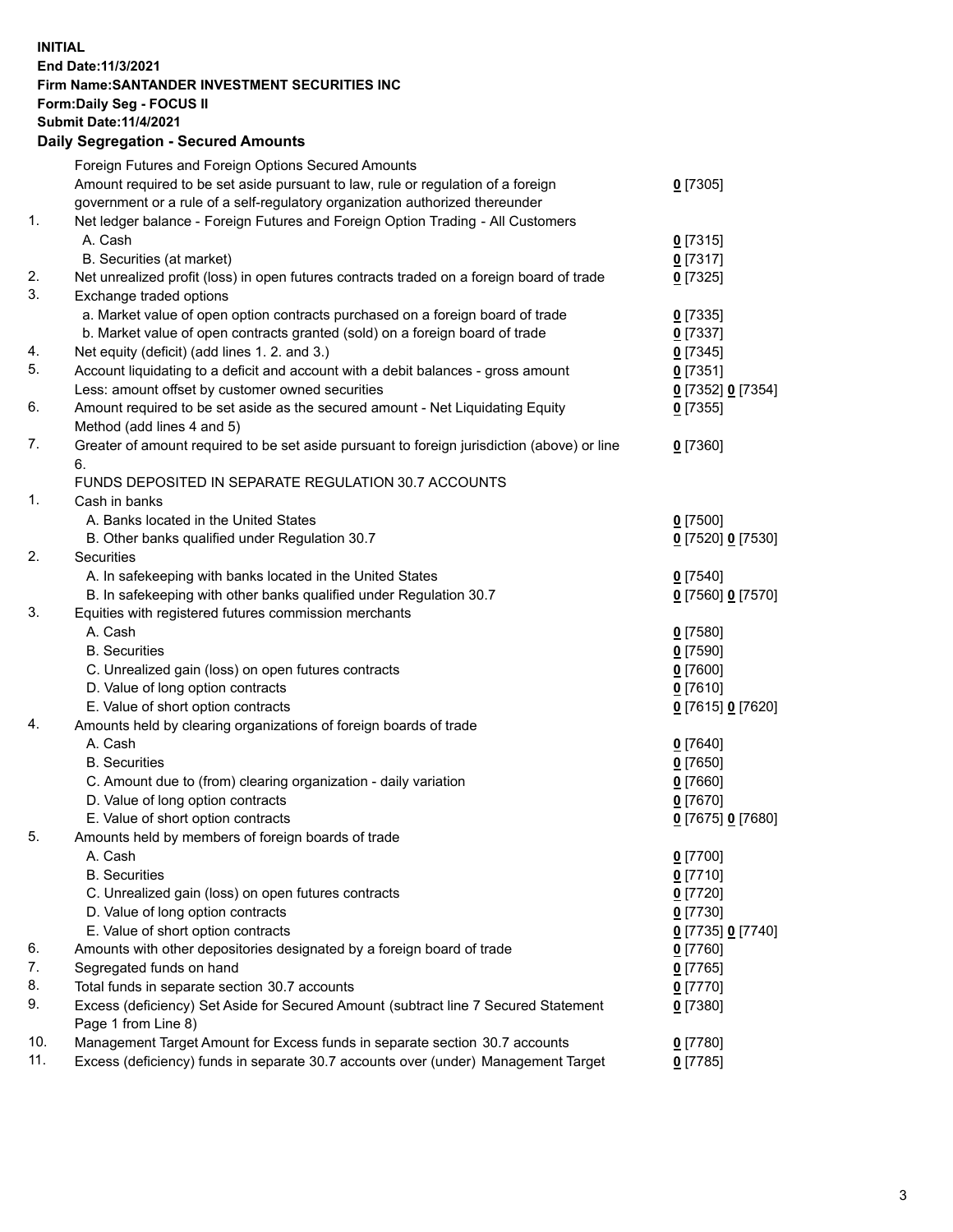| <b>INITIAL</b> |                                                                                     |                      |  |  |  |
|----------------|-------------------------------------------------------------------------------------|----------------------|--|--|--|
|                | End Date: 11/3/2021                                                                 |                      |  |  |  |
|                | Firm Name: SANTANDER INVESTMENT SECURITIES INC                                      |                      |  |  |  |
|                | <b>Form:Daily Seg - FOCUS II</b>                                                    |                      |  |  |  |
|                | <b>Submit Date: 11/4/2021</b>                                                       |                      |  |  |  |
|                | Daily Segregation - Segregation Statement                                           |                      |  |  |  |
|                | SEGREGATION REQUIREMENTS(Section 4d(2) of the CEAct)                                |                      |  |  |  |
| 1.             | Net ledger balance                                                                  |                      |  |  |  |
|                | A. Cash                                                                             | 1,854,226,457 [7010] |  |  |  |
|                | B. Securities (at market)                                                           | $0$ [7020]           |  |  |  |
| 2.             | Net unrealized profit (loss) in open futures contracts traded on a contract market  | 281,119,773 [7030]   |  |  |  |
| 3.             | Exchange traded options                                                             |                      |  |  |  |
|                | A. Add market value of open option contracts purchased on a contract market         | 34,582,764 [7032]    |  |  |  |
|                | B. Deduct market value of open option contracts granted (sold) on a contract market | $-30,715,425$ [7033] |  |  |  |
| 4.             | Net equity (deficit) (add lines 1, 2 and 3)                                         | 2,139,213,569 [7040] |  |  |  |
| 5.             | Accounts liquidating to a deficit and accounts with                                 |                      |  |  |  |
|                | debit balances - gross amount                                                       | $0$ [7045]           |  |  |  |
|                | Less: amount offset by customer securities                                          | 0 [7047] 0 [7050]    |  |  |  |
| 6.             | Amount required to be segregated (add lines 4 and 5)                                | 2,139,213,569 [7060] |  |  |  |
|                | FUNDS IN SEGREGATED ACCOUNTS                                                        |                      |  |  |  |
| 7.             | Deposited in segregated funds bank accounts                                         |                      |  |  |  |
|                | A. Cash                                                                             | 191,631,228 [7070]   |  |  |  |
|                | B. Securities representing investments of customers' funds (at market)              | $0$ [7080]           |  |  |  |
|                | C. Securities held for particular customers or option customers in lieu of cash (at | $0$ [7090]           |  |  |  |
|                | market)                                                                             |                      |  |  |  |
| 8.             | Margins on deposit with derivatives clearing organizations of contract markets      |                      |  |  |  |
|                | A. Cash                                                                             | 1,917,344,171 [7100] |  |  |  |
|                | B. Securities representing investments of customers' funds (at market)              | $0$ [7110]           |  |  |  |
|                | C. Securities held for particular customers or option customers in lieu of cash (at | $0$ [7120]           |  |  |  |
|                | market)                                                                             |                      |  |  |  |
| 9.             | Net settlement from (to) derivatives clearing organizations of contract markets     | 97,645,856 [7130]    |  |  |  |
| 10.            | Exchange traded options                                                             |                      |  |  |  |
|                | A. Value of open long option contracts                                              | 34,582,764 [7132]    |  |  |  |
|                | B. Value of open short option contracts                                             | -30,715,425 [7133]   |  |  |  |
| 11.            | Net equities with other FCMs                                                        |                      |  |  |  |
|                | A. Net liquidating equity                                                           | $0$ [7140]           |  |  |  |
|                | B. Securities representing investments of customers' funds (at market)              | $0$ [7160]           |  |  |  |
|                | C. Securities held for particular customers or option customers in lieu of cash (at | $0$ [7170]           |  |  |  |
|                | market)                                                                             |                      |  |  |  |
| 12.            | Segregated funds on hand                                                            | $0$ [7150]           |  |  |  |
| 13.            | Total amount in segregation (add lines 7 through 12)                                | 2,210,488,594 [7180] |  |  |  |
| 14.            | Excess (deficiency) funds in segregation (subtract line 6 from line 13)             | 71,275,025 [7190]    |  |  |  |
| 15.            | Management Target Amount for Excess funds in segregation                            | 70,000,000 [7194]    |  |  |  |
| 16.            | Excess (deficiency) funds in segregation over (under) Management Target Amount      | 1,275,025 [7198]     |  |  |  |
|                | Excess                                                                              |                      |  |  |  |